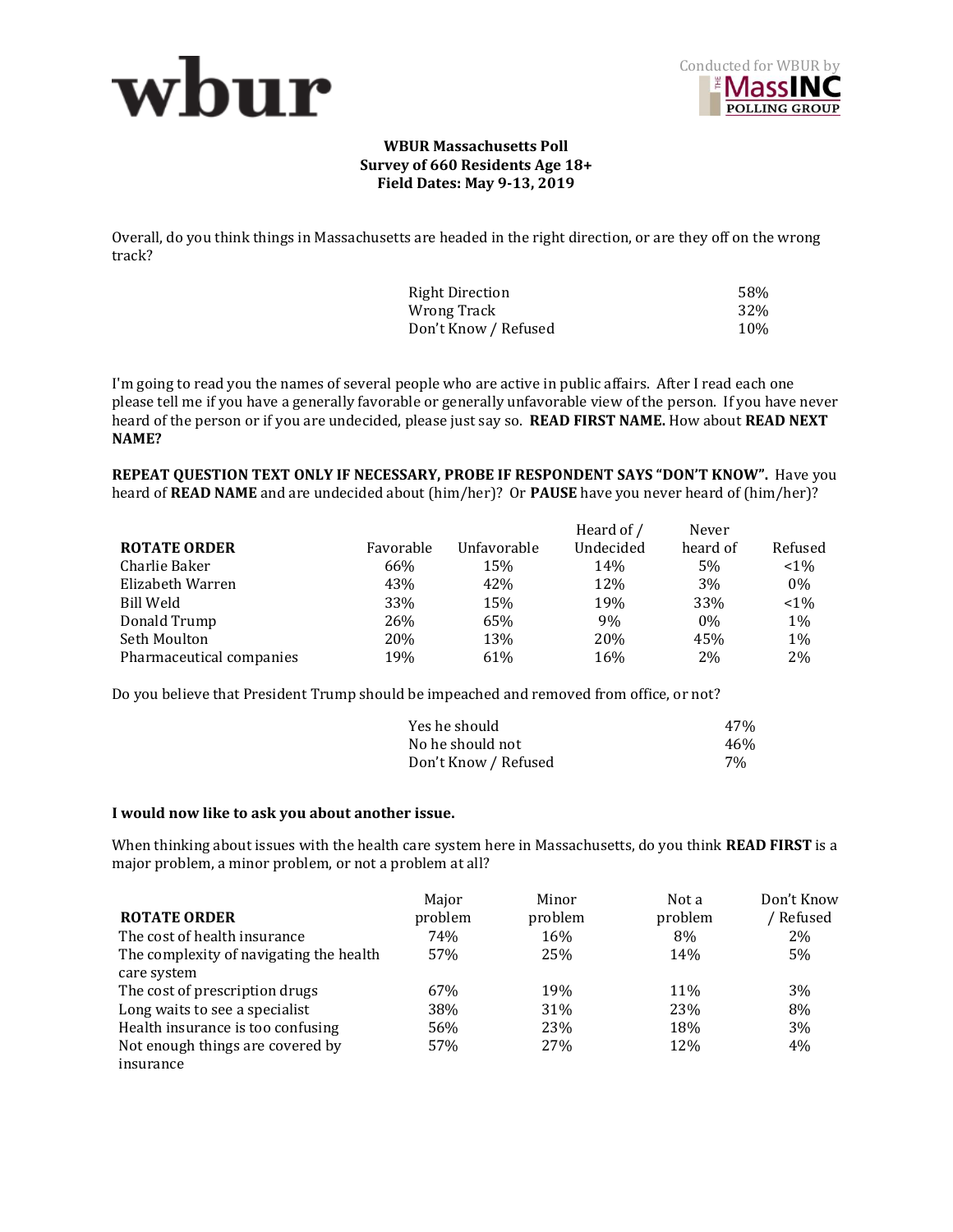In general, do you think the cost of prescription drugs is reasonable or unreasonable?

| Reasonable           | <b>20%</b> |
|----------------------|------------|
| Unreasonable         | 76%        |
| Don't Know / Refused | 4%         |

Compared to people in other developed countries do you think people in the United States pay **READ FIRST**  for prescription drugs, **READ SECOND**, or **READ THIRD**? **ROTATE ORDER.** 

| Higher prices         | 72% |
|-----------------------|-----|
| Lower prices          | 6%  |
| About the same amount | 8%  |
| Don't Know / Refused  | 14% |

## How much do you think **READ FIRST** contributes to the cost of prescription drugs? **READ AND ROTATE SCALE.** How about **READ NEXT**? **REPEAT STEM AND SCALE ONLY AS NEEDED.**

|                                      |         |        |         |        | Don't   |
|--------------------------------------|---------|--------|---------|--------|---------|
|                                      | A great | A fair | Not too | Not    | Know /  |
| <b>ROTATE ORDER</b>                  | deal    | amount | much    | at all | Refused |
| The cost of research and             | 41%     | 38%    | 11%     | 4%     | 6%      |
| development for new drugs            |         |        |         |        |         |
| The cost of marketing and            | 44%     | 32%    | 14%     | 4%     | 5%      |
| advertising                          |         |        |         |        |         |
| Drug companies trying to             | 77%     | 15%    | 4%      | 2%     | 2%      |
| maximize profits                     |         |        |         |        |         |
| Doctors getting incentives from      | 43%     | 29%    | 11%     | 9%     | 8%      |
| drug companies to prescribe          |         |        |         |        |         |
| brand names                          |         |        |         |        |         |
| It is difficult for consumer to shop | 48%     | 27%    | 10%     | 9%     | 6%      |
| around and compare prices for        |         |        |         |        |         |
| drugs                                |         |        |         |        |         |
| Insurance companies making           | 63%     | 18%    | 6%      | 4%     | 9%      |
| deals with drug companies that       |         |        |         |        |         |
| keep prices high                     |         |        |         |        |         |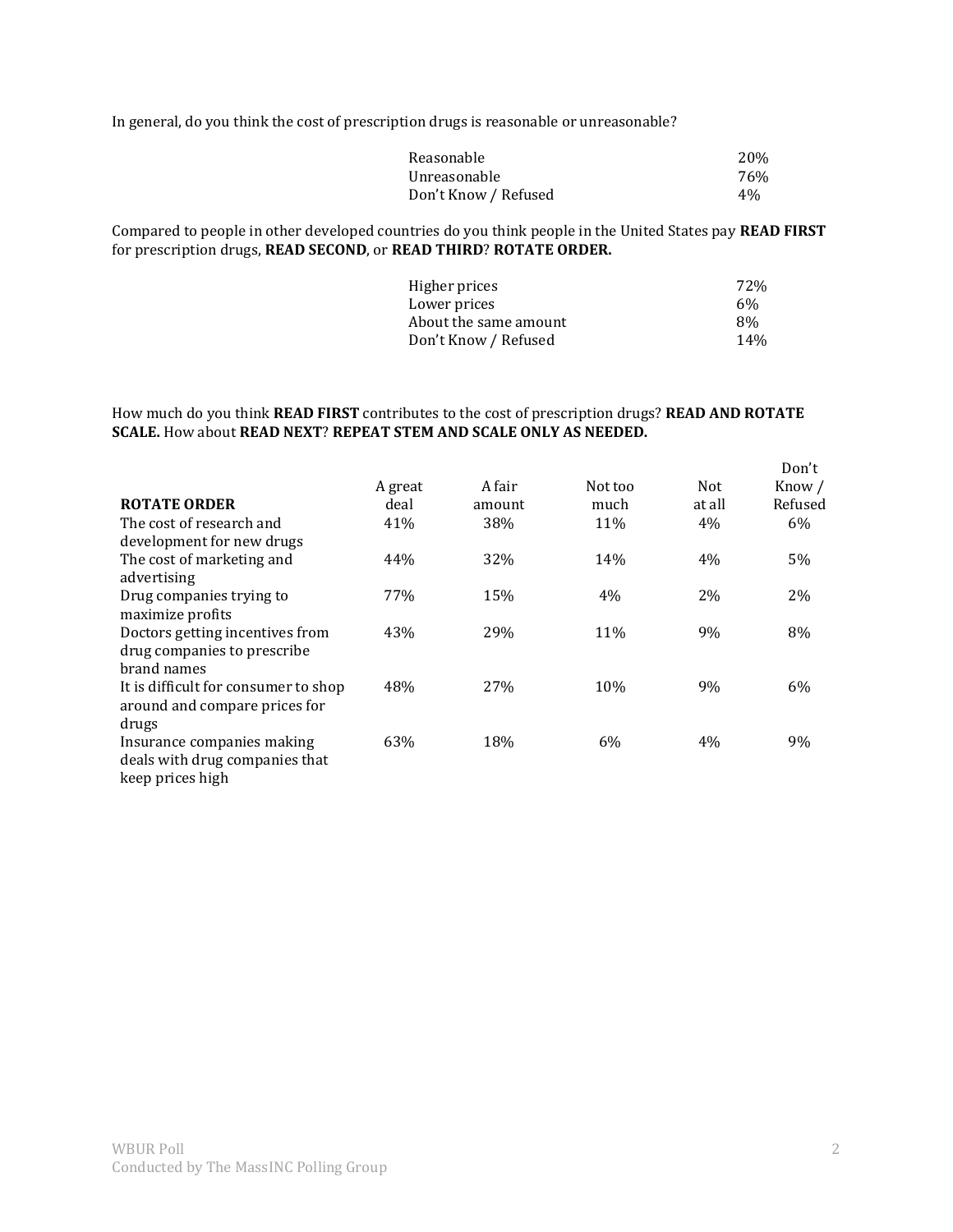Now I'd like to ask what might help bring down the cost of prescription drugs. How much would **READ FIRST**  help in bringing down the cost of prescription drugs? **READ AND ROTATE SCALE.** How about **READ NEXT**? **REPEAT STEM AND SCALE ONLY AS NEEDED.**

|                                                                                                                           | A great | A fair | Not too | Not    | Don't<br>Know / |
|---------------------------------------------------------------------------------------------------------------------------|---------|--------|---------|--------|-----------------|
| <b>ROTATE ORDER</b>                                                                                                       | deal    | amount | much    | at all | Refused         |
| Making it easier for lower cost<br>generic drugs to get approval                                                          | 60%     | 28%    | 6%      | 3%     | 3%              |
| Taxing companies whose prices<br>are too high                                                                             | 39%     | 26%    | 11%     | 19%    | 6%              |
| Making it legal for consumers to<br>purchase prescription drugs from<br>Canada or Mexico                                  | 44%     | 24%    | 12%     | 14%    | 5%              |
| Allowing the government to limit<br>what it has to pay for prescription<br>drugs                                          | 40%     | 30%    | 9%      | 12%    | 8%              |
| Allowing the government to<br>negotiate with drug companies<br>for better prices for people with<br>Medicare and Medicaid | 49%     | 30%    | 8%      | 8%     | 5%              |
| Requiring drug companies to list<br>prices in their advertisements                                                        | 40%     | 32%    | 12%     | 11%    | $4\%$           |

Do you currently have any type of insurance that helps you pay for prescription drugs?

| Yes I do             | 83% |
|----------------------|-----|
| No I do not          | 15% |
| Don't Know / Refused | 2%  |

# **ASK IF RESPONDENT HAS INSURANCE.**

As far as you know, does your plan cover all prescription drugs or only some prescription drugs?

| Covers some          | 54%             |
|----------------------|-----------------|
| Covers all           | 36 <sup>%</sup> |
| Don't Know / Refused | 11%             |

Do you currently take any prescription medicine or not?

| Yes I do             | 62%   |
|----------------------|-------|
| No I do not          | 37%   |
| Don't Know / Refused | $1\%$ |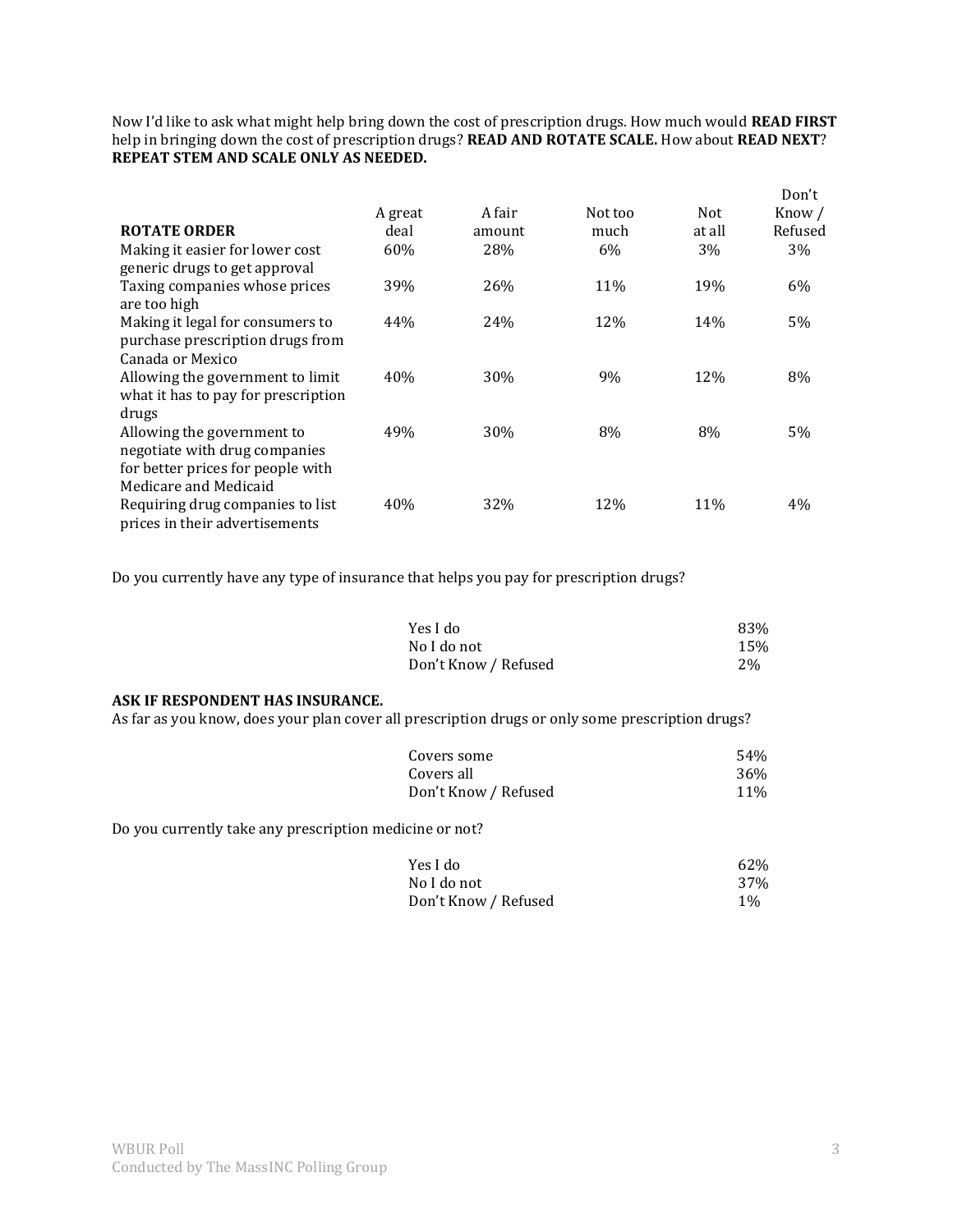## **ASK IF NOT CURRENTLY ON MEDICATION OR DK/REF.**

Have you, in the last year taken any prescription medication?

| Yes I have           | 39%   |
|----------------------|-------|
| No I have not        | .59%  |
| Don't Know / Refused | $1\%$ |

### **ASK IF CURRENTLY ON MEDICATION.**

On average, how much do you spend each month on all of YOUR prescription drugs, including any co-pays or other out-of-pocket expenses? **READ AND ROTATE OPTIONS** 

| Less than \$10 a month | 18%        |
|------------------------|------------|
| \$10 and \$24 a month  | 19%        |
| \$25 to \$49 a month   | 23%        |
| \$50 to \$99 a month   | 17%        |
| \$100 a month or more  | <b>22%</b> |
| Don't Know / Refused   | $1\%$      |

In general, how easy or difficult is it for you to afford to pay the cost of your prescription medicine? Very easy, somewhat easy, somewhat difficult, or very difficult?

| 42%             |
|-----------------|
| 26 <sub>%</sub> |
| <b>22%</b>      |
| 9%              |
| ${<}1\%$        |
|                 |

#### **IF CURRENTLY OR RECENTLY TAKE PRESCRIPTION MEDICATION, CONTINUE. OTHERWISE, SKIP TO SECTION ON OPIOIDS.**

In the past 12 months, have you **READ FIRST**? How about **READ NEXT**?

| <b>ROTATE ORDER</b>                                                                                                                                  | Yes I have      | No I have not | Don't Know /<br>Refused |
|------------------------------------------------------------------------------------------------------------------------------------------------------|-----------------|---------------|-------------------------|
| Been told your plan would not cover a drug                                                                                                           |                 |               |                         |
| prescribed by your doctor                                                                                                                            | 36%             | 62%           | 2%                      |
| Had a delay of 2 days or more to fill your<br>prescription because of your insurance plan                                                            | 24 <sub>%</sub> | 76%           | $~1\%$                  |
| Been required by your insurance company<br>to try a less expensive drug before you could<br>get the more expensive drug prescribed by<br>your doctor | 28%             | 70%           | 2%                      |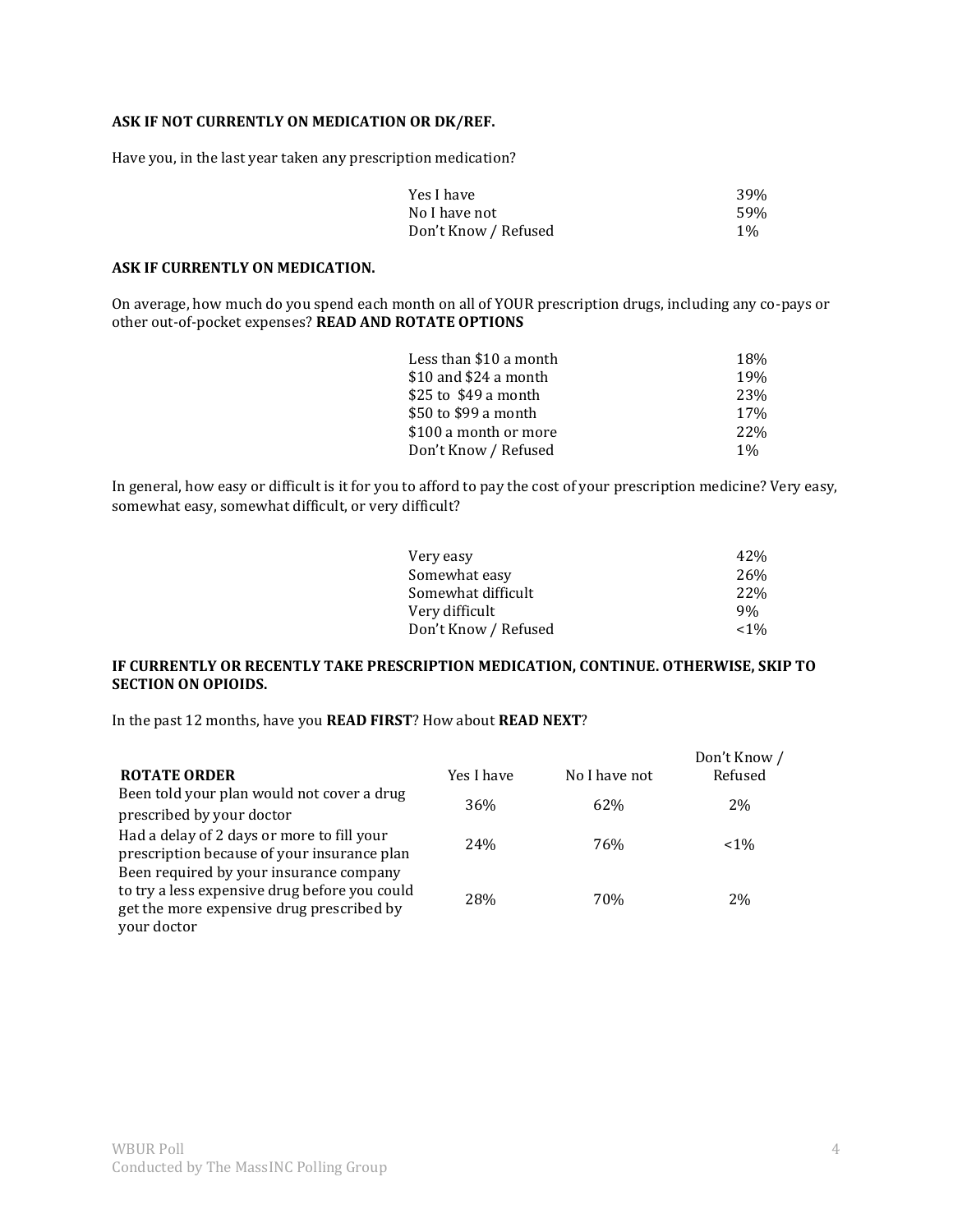|  |  |  | In the past 12 months, have you READ FIRST? How about READ NEXT? |
|--|--|--|------------------------------------------------------------------|
|  |  |  |                                                                  |

|                                                                                                   | Yes I      | No I     | Don't Know / |
|---------------------------------------------------------------------------------------------------|------------|----------|--------------|
| <b>ROTATE ORDER</b>                                                                               | have       | have not | Refused      |
| Not filled a prescription for a medicine on<br>schedule because of the cost                       | 24%        | 76%      | 0%           |
| Cut pills in half to make them last longer<br>because of the cost                                 | 16%        | 84%      | $0\%$        |
| Skipped doses of medication to make them<br>last longer because of the cost                       | <b>19%</b> | 81%      | 0%           |
| Taken an over-the-counter drug instead of<br>getting a prescription filled because of the<br>cost | 23%        | 77%      | $0\%$        |

# **ASK IF RESPONDENT ANSWERED "YES" TO ANY OF THE PREVIOUS SERIES.**

Did your condition get worse as a result of not taking your prescription as recommended, or did it not get worse?

| Yes it got worse        | 43% |
|-------------------------|-----|
| No it did not get worse | 52% |
| Don't Know / Refused    | .5% |

In the past 12 months, have you had to cut back in other areas to afford your prescription drugs?

| Yes I have           | 24 <sub>%</sub> |
|----------------------|-----------------|
| No I have not        | 76%             |
| Don't Know / Refused | $< 1\%$         |

Which of the following purchases have you had to cut back in the last 12 months to afford your prescription drugs? **READ FIRST**. How about **READ NEXT**?

|                                         |            |               | Don't Know / |
|-----------------------------------------|------------|---------------|--------------|
| <b>ROTATE ORDER</b>                     | Yes I have | No I have not | Refused      |
| Utility bills like heat and electricity | 15%        | 83%           | 2%           |
| Paying rent or mortgage on time         | 8%         | 90%           | 2%           |
| Food                                    | 19%        | 79%           | 2%           |

# **I would now like to briefly ask you about another topic.**

How serious of a problem do you think the addiction to heroin and other opiates such as prescription painkillers is in Massachusetts? Would you say it is **\_\_\_\_\_\_\_\_\_\_\_\_\_\_**? **ORDER ROTATED.**

| A crisis             | 53% |
|----------------------|-----|
| A major problem      | 39% |
| A minor problem      | 5%  |
| Not really a problem | 2%  |
| Don't Know / Refused | 2%  |

Do you know anyone who has struggled with an addiction to heroin or other opiates in the last year?

| Yes, know someone      | 57%   |
|------------------------|-------|
| No, do not know anyone | 42%   |
| Don't Know / Refused   | $1\%$ |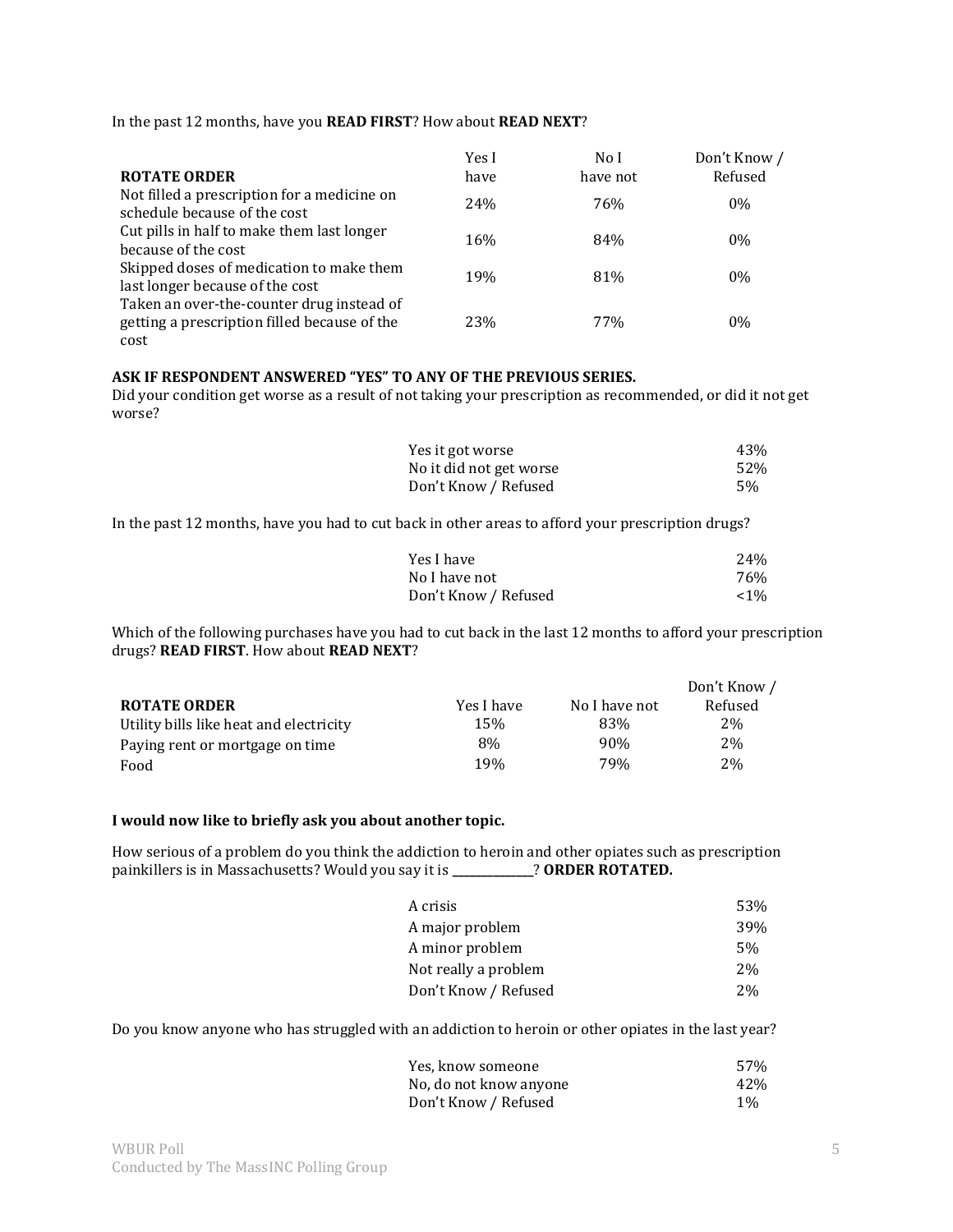Do you support or oppose opening clinics where people using heroin and other opiates could take their drugs under medical supervision so that medical staff could revive anyone who overdoses? And is that strongly (support/oppose) or just somewhat?

| 28%        |
|------------|
| <b>22%</b> |
| 13%        |
| 30%        |
| 8%         |
|            |

Do you support sending people to prisons or jails against their will for addiction treatment? And is that strongly (support/oppose) or just somewhat?

| Strongly support     | 13%             |
|----------------------|-----------------|
| Somewhat support     | 13%             |
| Somewhat oppose      | 21%             |
| Strongly oppose      | 48%             |
| Don't Know / Refused | .5 <sub>%</sub> |

How much have you heard or read about the rapidly increasing costs of insulin, which is commonly used to treat some types of diabetes?

| 30 <sup>%</sup> |
|-----------------|
| <b>29%</b>      |
| <b>20%</b>      |
| <b>20%</b>      |
| 2%              |
|                 |

To the best of your knowledge, have any close family or friends struggled with the cost of insulin?

| Yes they have        | 31% |
|----------------------|-----|
| No they have not     | 66% |
| Don't Know / Refused | 3%  |